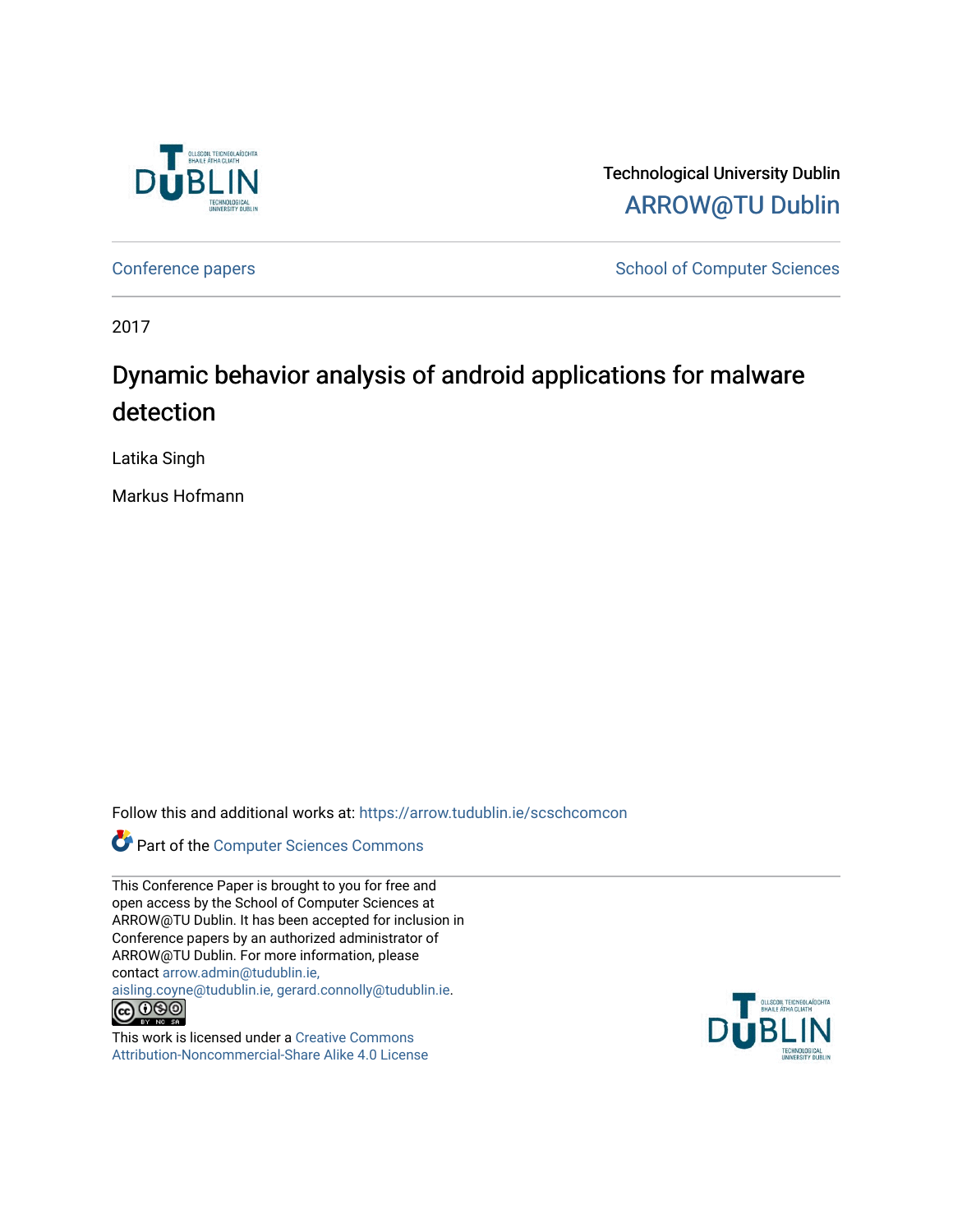*2017 International Conference on Intelligent Communication and Computational Techniques (ICCT) Manipal University Jaipur, Dec 22-23, 2017*

# Dynamic Behavior Analysis of Android Applications for Malware Detection

Latika Singh and Markus Hofmann ITB Ireland latikasingh@ncuindia.edu markus.hofmann@itb.ie

*Abstract:* **Android is most popular operating system for smartphones and small devices with 86.6% market share (Chau 2016). Its open source nature makes it more prone to attacks creating a need for malware analysis. Main approaches for detecting malware intents of mobile applications are based on either static analysis or dynamic analysis. In static analysis, apps are inspected for suspicious patterns of code to identify malicious segments. However, several obfuscation techniques are available to provide a guard against such analysis. The dynamic analysis on the other hand is a behavior-based detection method that involves investigating the run-time behavior of the suspicious app to uncover malware. The present study extracts the system call behavior of 216 malicious apps and 278 normal apps to construct a feature vector for training a classifier. Seven data classification techniques including decision tree, random forest, gradient boosting trees, k-NN, Artificial Neural Network, Support Vector Machine and deep learning were applied on this dataset. Three feature ranking techniques were usedto select appropriate features from the set of 337 attributes (system calls). These techniques of feature ranking included information gain, Chi-square statistic and correlation analysis by determining weights of the features. After discarding select features with low ranks the performances of the classifiers were measured using accuracy and recall. Experiments show that Support Vector Machines (SVM) after selecting features through correlation analysis outperformed other techniques where an accuracy of 97.16% is achieved with recall 99.54% (for malicious apps). The study also contributes by identifying the set of systems calls that are crucial in identifying malicious intent of android apps.** 

#### *Keywords: Android malware detection, predictive, analytics*

#### 1. INTRODUCTION

In the present digital era, smartphones have become an essential part of our daily lives. According to Gartner(Release 2017), the mobile usage has reached 90 %penetration in the regions of America, Europe, Japan and Asia/Pacific. A wide range of services are provided through applications (apps) of smartphones including games, social media,banking, etc. On one hand, it is very convenient to have all these services through a small portable device, however, on the other hand, it carries considerable risk to have these on the web, as our personal details are vulnerable to attacks. Since the last decade, several malware authors have reportedly started writing apps for stealing crucial information (Mobile Security) (F-Secure, 2014).

At present, Android is the most popular operating system amongst all the available mobile-devices. International Data Corporation reported that Android has a market share of 86.6% (in 2016) in global market (Chau). This is mainly due to its open source nature and the availability of free apps on official as well as third party markets. However, its open source nature makes it more prone to attacks through apps with embedded malwares. As per reports, 99% of the mobile device attacks are on Android(F secure). Due to gravity of this problem, several researchgroups are working on designing systems that can detect the malicious apps to make Android safer for users. Most of the newly proposed systems are based on analyzing the static or dynamic features of apps. In static analysis, code of an app is analyzed without executing it with the aim to identify malicious segments. Whereas this approach is quick, itoften fails against code obfuscation in which code is transformed into polymorphic form to avoid its reverse engineering. To overcome this problem, researchers have thought of capturing and modeling the run-time behavior of apps. In these approaches,various features of running apps are extracted which are then used to train classifiers. (Ham & Choi, 2013) used a feature set consisting of Network data, SMS, CPU utilization, power consumed, memory occupied by libraries and virtual memory utilization to train Naïve Bayes, Logistic Regression, Random Forest and SVM. It was found that Random forest algorithm outperformed the other algorithms in detecting the apps with malware intent. However, very few malware samples were taken in this study and the number of normal apps was much higher than the malware ones that might have led to class imbalance problems. Also the feature set used was taken assuming the malware apps are resource exhaustive which might also be characteristic properties of benign apps. In a similar study Lu, et al(2013), collected runtime behavior features like use of permission to change the network state, send SMS, etc. Chi-square test was then applied for feature selection. The selected features served as input to Bayesian method for classification which classified the samples with 89% accuracy. The study can be extended by using more feature selection approaches and supervised learning algorithms to improve the efficiency of detection. Tenenboim-Chekina, et al.(2013) had collected network related features of apps in execution at regular intervals to capture the details of upgrades by these apps. The correlation between these features was also calculated to detect the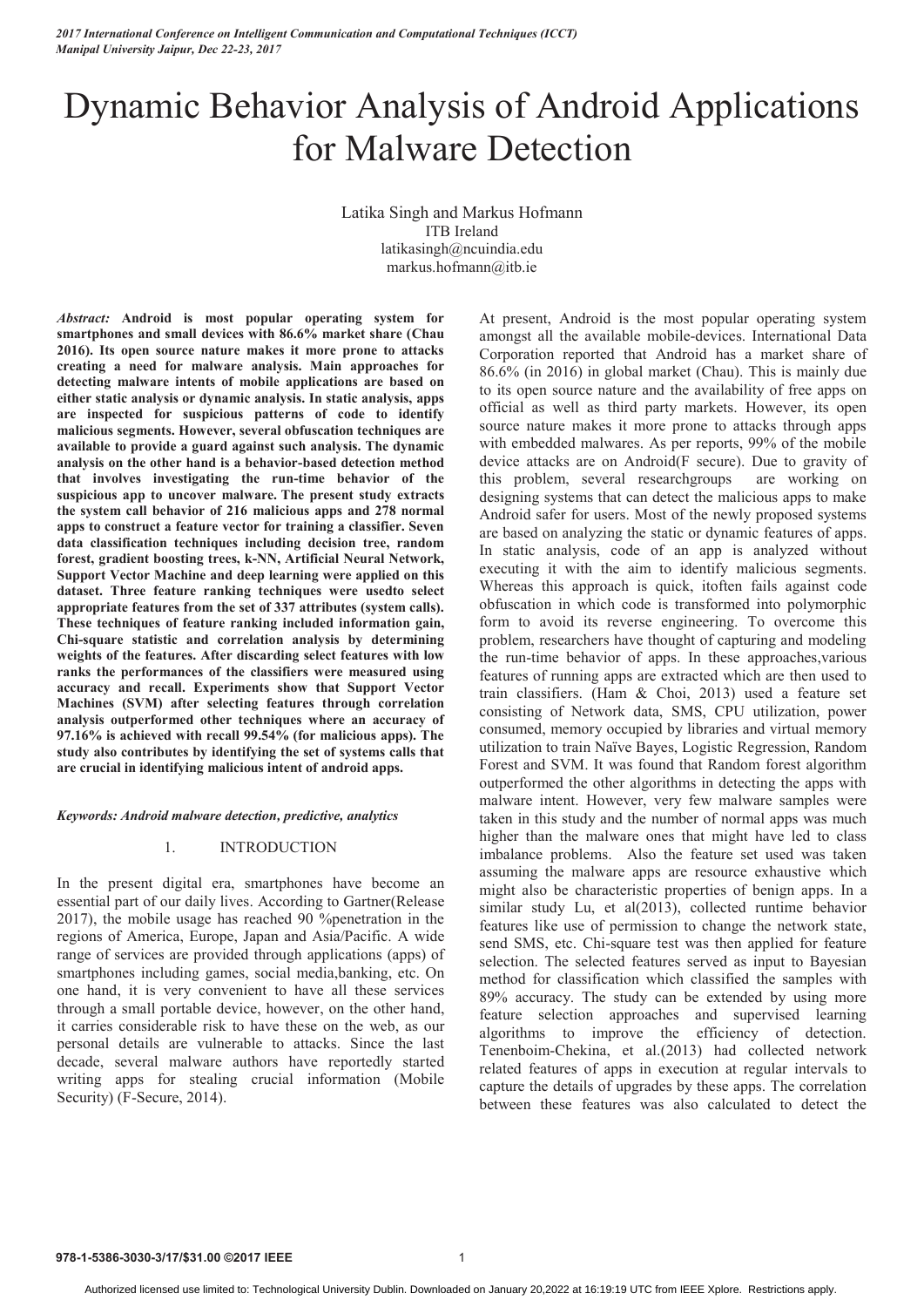abnormalactivities. This was referred to as cross feature analysis.They were able to detect the repacked malicious app; however, the details of number and type of samples were not provided in the paper, making it difficult to analyse their work. Also, more can be done to improve this work by examining higher order statistics of the features collected. In 2013,Alam&Vuong(2013) extracted runtime features related to battery, binder, memory, CPU, network and permissions. Training Random Forest classification model yielded 99% accuracy. The details about falsepositives are not mentioned in the paper.. A study (iMas'ud, Sahib, Abdollah, Selamat, &Yusof, 2014)was conducted where different feature selection methods were applied before applying five different machine learning algorithms. They applied Chi-square and information gain for selecting the features before training the classifiers: Naïve Bayes, K-NN, Decision Tree, Multi-layer perceptron and Random Forest. The best results were obtained from neural network model after feature selection where accuracy of 83% was achieved. This study can be extended by applying deep learning method which might provide better accuracy. (Ng & Hwang, 2014) demonstrated that Dendritic Cell algorithm is better for classifying the normal and malicious app. They extracted system call behavior of the apps while the apps were running. However, the dataset used for this study was not sufficient and comparison with other algorithms on the same dataset was not provided. In a study conducted by Kim & Choi in 2014 extracted memory, CPU and Network related features and applied feature selection approach in which onefeature was removed and performance of the classifier was measured. The best performance of 95.97% was achieved after removing 23 features. However, this way of removing the feature is not very useful as some of the features might be good when they are considered with other features and the joint statistics couldhave led to better results. A similar study that investigated the anomalies of features at execution time like power consumption, network traffic and battery temperature was done by Kurniawan, Rosmansyah, &Dabarsyah in 2015.They applied four machine learning algorithms including J48, Random Forest, SVM and LMT on combination of three types of features. Results indicate that batterytemperature was not contributing much to the detection and with the remaining two features J48 outperformed the other machine learning algorithm.

The present study tries to fill the gaps discussed in the mentioned studies. We have extracted system calls invoked by normal and malicious apps duringexecution. The system calls were chosen as features since all the resources are ultimately allocated by the Linux kernel to the apps through a set of system calls. Counting particular system call requests, allows us to estimate the resource utilization of the app.

### 2. DATASET

For behavior analysis, 278 non-maliciousapps and 216 malicious apps were used. The normal apps were taken from the Google Play Store whereas the malicious appswere taken

from the contagio project (Parkour, 2016).These apps were installed in the emulator (API Level 16, version 4.1.1) using *adb*(Android Debug Bridge)install command.All the apps were executed using the *monkey*tool(UI/Application Exerciser Monkey)which simulates the usage of the application and is generally used for stress testing of the applications being developed. System call behavior (337 system calls of Linux) of each app was monitored using an automatic script that was written as a shell script. The data was retrieved from the emulator shell using adb tool and a Python script was written to format the dataset. The feature vector consisted of 337 attributes corresponding to each system call. The value of the attribute was the number of times that particular system call was invoked during the execution of the app.

#### 3. METHODOLOGY

Once the feature set was constructed, the classifier models were trained and validated. To improve the performance of these classifiers, feature ranking and selection techniques were also applied and the performance before and after application were compared. The block diagram of the process followed is shown in Figure 1.





- 2.1 *Pre-processing:-* During this step, attributes with zero variance were removed. These features correspond to the system calls that were never invoked by any app of the sample set. Out of the original 337 system calls 43 attributes (excluding nominal class label) were selected. The parallel plot of these 43 attributes shown in Figure 2 indicates that some of these attributes have predictive power
- 2.2 *Classification:* It is a process in which a training data set with input and output pairs is analyzed by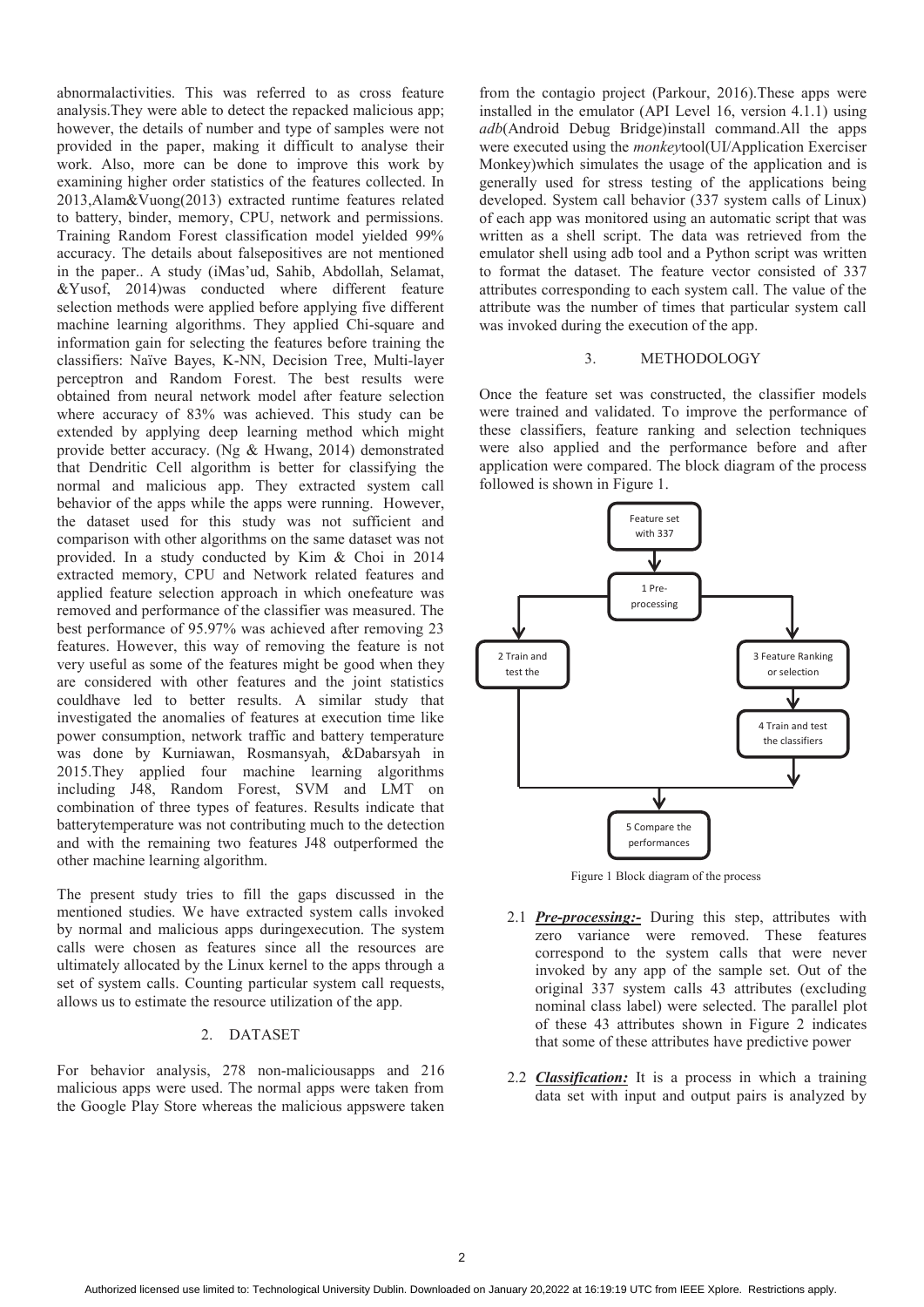the algorithm to learn a mapping function which can later be used for predicting the unknown outputs for some input data. In the present case, the input attributes are the



frequencies of system calls invoked and the output variable is the type of app (benign or malicious). Once the mapping function is inferred we can monitor the system call behavior of unknown apps and judge whether these have malicious intent or not. Seven machine learning algorithms were applied,namely Decision Trees, K-nearest Neighbors (K-NN), Support Vector Machine, Neural Network and Deep Learning. These are briefly described as follows:

*3.1Decision Tree Classification:* This classification algorithm builds the model in the form of a decision tree which is a treelike graph where internal nodes are attributes; branches denote values that satisfy some conditions or tests and leaf nodes are class labels (Quinlan, 1986). The decision tree is constructed using a greedy algorithm in which the tree is built recursively by choosing appropriate attribute as root of the tree(Rokach & Maimon, 2008). The choice of attribute is done by finding optimal splitting condition such that after applying this condition on the selected attribute, the resulting partitions are as pure as possible.

*3.2 Random Forest :*are also referred as random decision forests. Random Forest classification is an ensemble learning method for classification and is based on decision tree learning(Ho, 1995). Decision tree learning suffers the drawback of over-fitting where the trees with deeper levels represent irregular patterns as they overfit the training dataset. To overcome this problem, random forest classification averages multiple decision trees that are trained on different parts of the same training dataset(Breiman, 2001). The idea is to reduce the variance that is observed in trees that have grown very deep. This process substantially enhances the performance of the model and is a part of bagging approach where random samples of data are taken to train different trees which are later averaged to find better performing model.

*3.3 Gradient Boosted Trees:*Boosting is similar to bagging except that the instead of training the trees with random training data, the trees are grown to weighted versions of the dataset where more weights are given to observations that are harder to learn(Freidman, 1999). Due to weighting, the trees are de-correlated by focusing on regions that are missed by the previously trained trees.

*3.4k-NN (K nearest neighborhood):* is a lazy learner classifier in which the process of modeling is delayed until it is needed to classify the given input sample(Coomans  $\&$ Massart, 1982). In this method the data are dividedinto test data and training data. For each sample row of test data, *k* nearest neighbors are determined by computing the proximity of the test tuple with the rest of the tuples or data points using distance functions like Euclidean distance. The output class of the test rowis then assigned the value of majority class of these neighbors.

*3.5 Support Vector Machine (SVM) :* is a classification technique based on statistical learning theory. The Linear SVM identifies hyper-plane with maximum margin to separate the two classes(Press, Teukolsky, Vetterling, & Flannery, 2007).

*3.6 Artificial Neural Networks:*are inspired by the biological neural system. It is composed of nodes and connections(Minsky & Papert, 1969). The network will have an input layer, intermediary hidden layers and an output layer. In a feed-forward neural network, the nodes in one layer are connected to nodes of the next layer. The connections have some weights that are randomly assigned atthe beginning and slowly learnt based on the training data(Artifical Neural Network 2017). Each node calculates the output based on the weighted input received and its activation function. The final outputs are then matched with the expected outputs and are errors are calculated. The errors are propagated back and the weights are adjusted. This is known as back-propagation.

*3.7 Deep Learning:* is based on a multi-layer feed-forward artificial neural network that is trained with stochastic gradient descent using back-propagation. In this cascade of many layers of neurons (processing units) is used for feature extraction and transformation. More layers as compared to other leaners are used in deep learning. At each layer the parameters of inputs are learned and transformed. It is based on distributed representations.(Deng & Yu, 2014).

*3.8 Feature Ranking and Selection:* The performance of classifiers can improve if we relieve the assumption that all the features are of equal importance for predicting the class label (Kolcz & Teo, 2009). The feature can be assigned some weight based on criteria like information gain ratio, Chisquare statistics, etc. The higher the weight of an attribute the more relevant it becomes for predicting the class label. This paper examines the impact of three feature selection techniques based on weighting techniques on performance of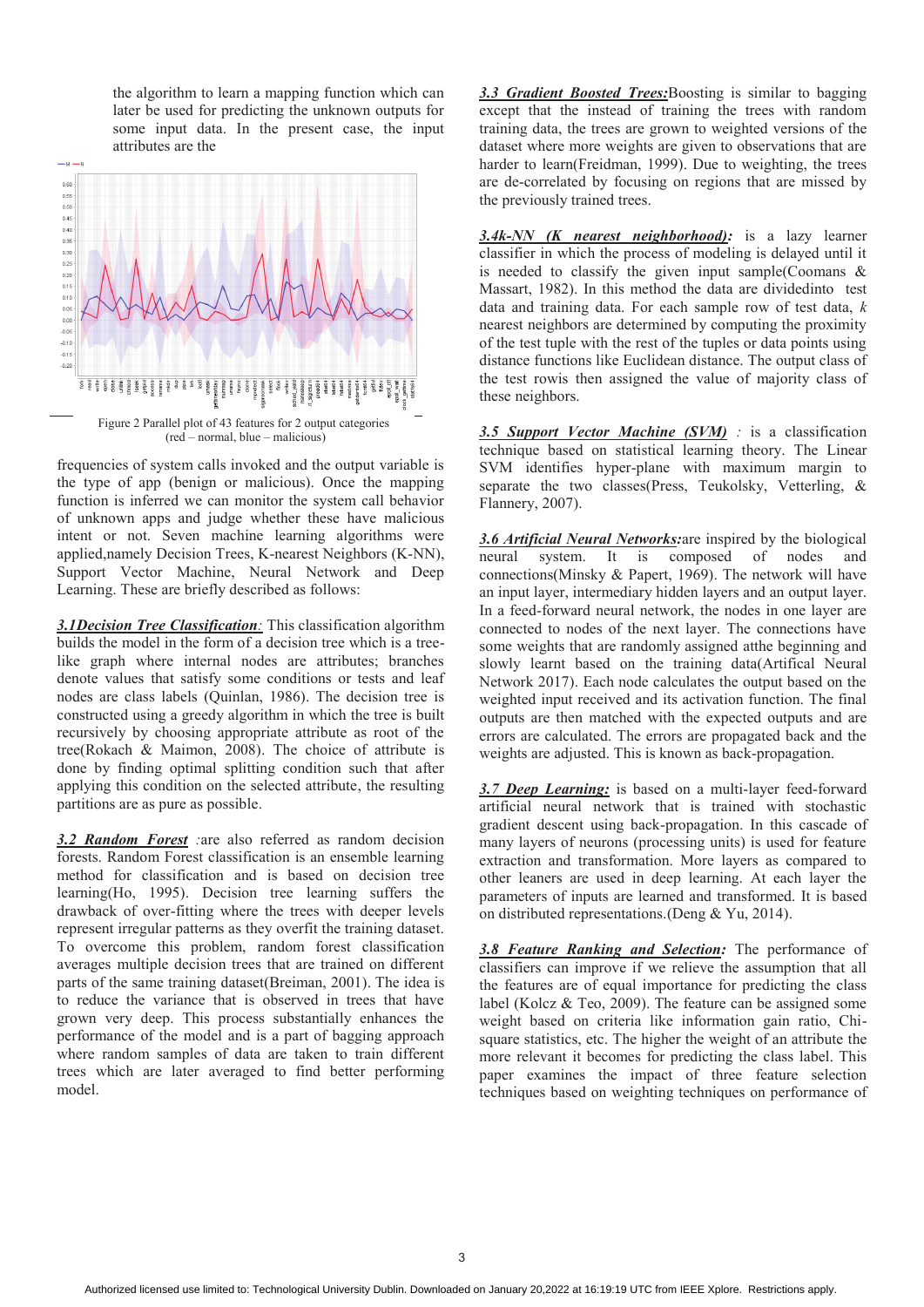the classifiers, namely information gain ratio, Chi-square statistics and correlation. These are explained as follows

*3.8.1 Feature weighting using information gain***:** The attributes including the output class are taken as random variables. The information gain is determined by knowing the presence and absence of an attribute with the aim to find out how much information gain is achieved by adding an attribute in the input feature set that is used for training the model (Mladenic, Brank, Grobelnik, & Milic-Frayling, 2004). This can be calculated by using information-theoretic definition. Assuming C is output class (label) and K is one of the predictor attribute (both are considered random variables) then information gain can be defined as

$$
IG(t) = H(C) - H(C|K)
$$
 (1)

*3.8.2 Feature weighting using Chi-square statistic:* The Chisquare test is a statistical test used to determine the independence or dependence between two variables. This can be applied in feature selection as we can determine the dependence of each input attribute and target output class and weight/rank the input attributes accordingly. The attribute which is more dependent is given higher weight and the attribute which is not dependent is discarded. For continuous variables or numerical data the Chi-square is applied after binning the values. The value of the Chi-square is

$$
x^{2} = \sum_{i=1}^{n} \frac{(o_{i} - E_{i})^{2}}{E_{i}} \qquad (2)
$$

Where  $x^2$  = Pearson's cumulative test static,  $Qi$  = number of observations of type *I, Ei*= expected frequency of type *I, and n*=number of rows in the table

*3.8.3 Feature weighting using correlation:*A feature is considered useful if it is correlated well with category membership. In this technique we try to find a subset that contains features that are highly correlated with the output label and un-correlated with each other. The following equation finds the merit of a feature subset D consisting of m features:

$$
Merit_{D_m} = \frac{m\overline{r_{cf}}}{\sqrt{m+m(m-1)\overline{r_{ff}}}} \qquad (3)
$$

Where  $\overline{r_{cf}}$  is the average value of all featureclassification correlations and  $\overline{r_{ff}}$  is the average value of all feature-feature correlations.

#### 4. PERFORMANCE MEASURES

Evaluation of the performance of classifier is based on the number of samples that are correctly or incorrectly categorized by the classification model. The measures used in this paper are accuracy, recall and precision.

*4.1 Accuracy:* Accuracy is a measure of how many of the total instances are correctly predicted by the model. It is defined by the equation

# $Accuracy = \frac{Number of correct predictions}{Total number of predictions}$

*4.2 Precision and Recall:* The accuracy measures do not treat the class differently and more parameters are required to analyse datasets with imbalance. Usually, the rare class (for example malware) is more interesting than the majority class (normal apps). Precision refers to the fraction of the examples that are actually positive in the group that the classifier has predicted as a positive class. In our paper, precision indicates how many apps were actually malicious out of the predicted ones. Higher value of precision means lower false positive rates. Recall, on the other hand, measures the fraction of positive examples that are correctly predicted as positive by the classifier. For our study this means that out of all the malicious apps how many were correctly predicted as malicious. In this paper it is more important to have better recall (for malicious class) than for the non-malicious class because the risk of categorizing malicious app as normal is more dangerous than identify normal as malicious (false positive).

#### 5. EXPERIMENTAL RESULTS

A 10-fold cross validation using stratified sampling was applied, creating 10 mutually exclusive subgroups each used for training and testing. . The results of all the classifiers before applying any feature select are presented in Table 1.

| <b>Classifier</b>                                  | Parameter<br>setting        | Accuracy             | <b>Precision</b> | Recall |
|----------------------------------------------------|-----------------------------|----------------------|------------------|--------|
| <b>Decision</b><br><b>Tree</b>                     | Gini Index for<br>splitting | $98.26\% + (-1.58\%$ | 98.57%           | 95.96% |
| Random<br>Forest                                   | 30 trees                    | $96.77\% +/- 2.37\%$ | 99.23%           | 90.45% |
| <b>Gradient</b><br><b>Boosting</b><br><b>Trees</b> | 20 trees                    | $98.50\% +/- 1.66\%$ | 98.52%           | 96.73% |
| <b>K-NN</b>                                        | $K=1$                       | $94.29\% + 2.73\%$   | 94.28%           | 87.31% |
| <b>Support</b><br><b>Vector</b><br><b>Machine</b>  | Anova kernel                | $96.51\% +1.339\%$   | 97.63%           | 91.15% |
| <b>Neural</b><br><b>Network</b>                    | $Epocs = 1000$              | $94.07\% + (-3.31\%$ | 89.51%           | 92.95% |
| Deep<br>Learning                                   | $Epocs = 15$                | $96.03\% +12.52\%$   | 94.72%           | 92.69% |

TABLE 1 PERFORMANCE OF CLASSIFIERS BEFORE APPLYING FEATURE SELECTION

It is evident from Table 1 that the Gradient Boosting Trees algorithm is giving the best accuracy amongst all the methods. The next section provides the performance of these classifiers after applying the feature selection algorithms.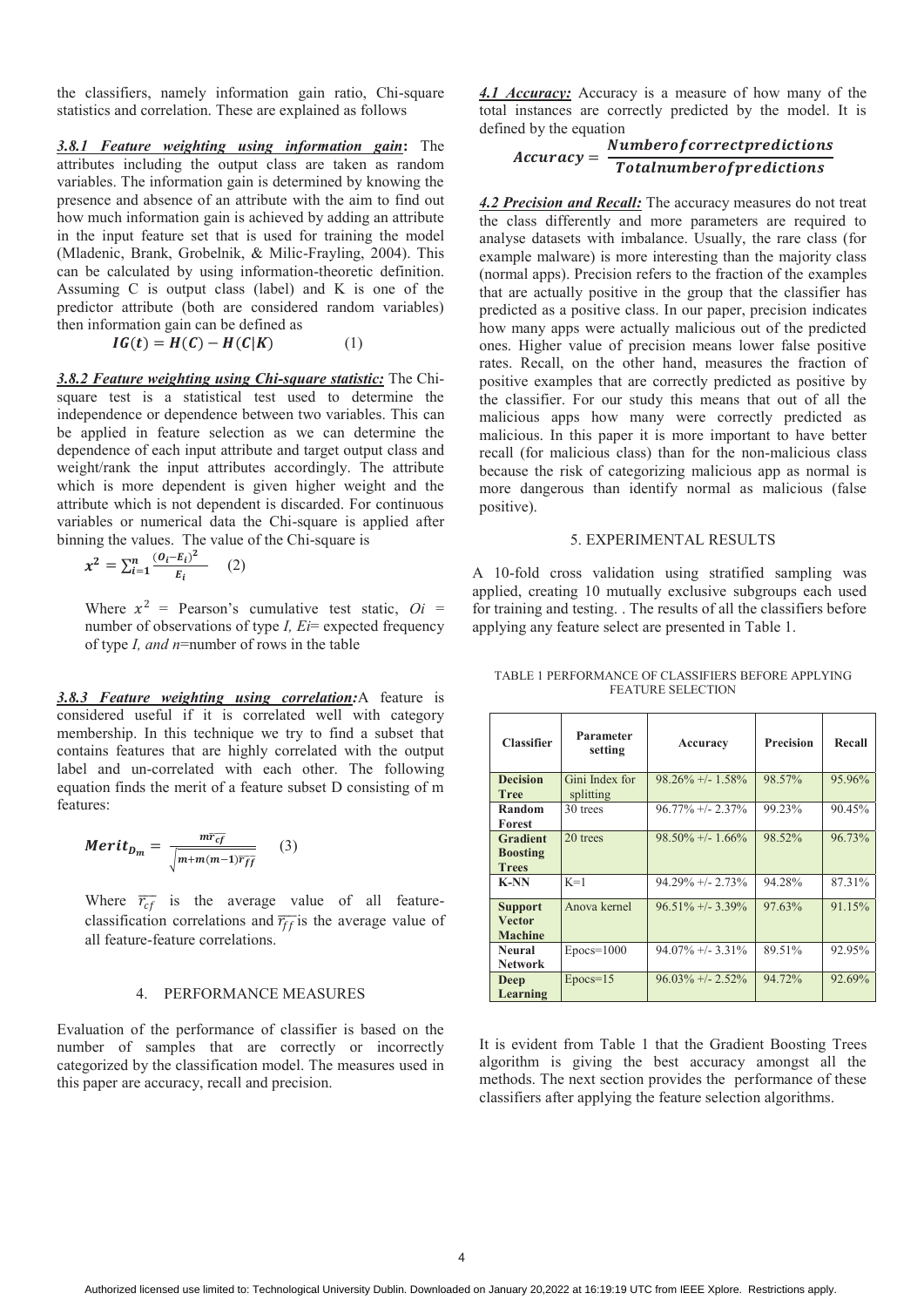# *5.1 Performance after feature selection using information gain*

The normalized weights of the features were calculated using information gain. The features having weights less than 0.05 are rejected, which led to improvement in performance of the classifiers. Rejecting features beyond this was leading to a reduction in performance of the classifier, thus 0.05 was taken as optimal threshold. The parameters of the models mentioned in Table 2 were not changed. Three attributes were rejected during this process; these are rt sigreturn, flock and mkdir. This new subset of features was used to train the classifiers again and the performances were measured (see Table 2). The comparative performances are shown in Figure 3. In this figure the suffix –p is used with name of the classifier to denote the classifier performance before applying the feature selection. For example supportvector machine-p and support vector machine correspond to performance of support-vector machine before and after applying the feature selection respectively.

| TABLE 2 PERFORMANCE OF CLASSIFIERS AFTER FEATURE |  |
|--------------------------------------------------|--|
| SELECTION USING INFORMATION GAIN                 |  |

| <b>Classifier</b>                        | Accuracy             | <b>Precision</b> | Recall    |
|------------------------------------------|----------------------|------------------|-----------|
| <b>Decision Tree</b>                     | $97.64\% +1.2.06\%$  | 98.57%           | 95.83%    |
| <b>Random Forest</b>                     | $94.56\% + (-3.47\%$ | 91.6%            | 96.30%    |
| <b>Gradient Boosting</b><br><b>Trees</b> | $98.38\% + 1.51\%$   | 99.06%           | 97.22%    |
| <b>K-NN</b>                              | $96.56\% + 4.24\%$   | 95.85%           | 96.3%     |
| <b>Support Vector</b><br><b>Machine</b>  | $96.76\% +12.27\%$   | 93.48%           | 99.54%    |
| <b>Neural Network</b>                    | $95.75\% + (-2.30\%$ | 94.12%           | 96.30%    |
| <b>Deep Learning</b>                     | $97.17\% +/- 1.34\%$ | 98.13%           | $97.22\%$ |



Figure 3- Comparison in performance after feature selection using information gain

Substantial improvement in recall of k-NN, Deep learning, SVM, Random forest and neural network can be seen. This is

very favorable to the objective of the study as it is important to have a good recall (for malicious class) that may come at cost of misclassifying some of the normal apps as malicious. In the next section, performance of classifiers after feature selection using Chi-square statics are presented.

# *5.2 Performance after feature selection using Chi-square statistics*

The Chi-square statistics is used to determine weight of attributes where the highest weight is given to the most relevant attribute. The attributes having a weight less than 0.05 were rejected; using this threshold six attributes were rejected, namely,rt\_signreturn, flock, mkdir, lstat64, statfs64, epoll\_ctl. Out of these six, three attributes were also recommended for rejection using the information gain approach. The classifiers were trained using the feature subset and performances were measured. The results are described in Table 3.

| TABLE 3 PERFORMANCE OF CLASSIFIERS AFTER FEATURE |
|--------------------------------------------------|
| <b>SELECTION USING CHI-SQUARE STATISTICS</b>     |

| <b>Classifier</b>                        | Accuracy             | <b>Precision</b> | Recall |
|------------------------------------------|----------------------|------------------|--------|
| <b>Decision Tree</b>                     | $97.17\% + (-2.06\%$ | 97.64%           | 95.83% |
| <b>Random Forest</b>                     | $95.15\% + 2.73\%$   | 92.48%           | 96.76% |
| <b>Gradient Boosting</b><br><b>Trees</b> | $98.38\% + 1.51\%$   | 99.06%           | 97.22% |
| <b>K-NN</b>                              | $96.56\% + 4.24\%$   | 95.85%           | 96.30% |
| <b>Support Vector</b><br><b>Machine</b>  | $96.96\% +12.28\%$   | 93.89%           | 99.54% |
| <b>Neural Network</b>                    | $95.15\% +/- 3.76\%$ | 92.48%           | 96.76% |
| <b>Deep Learning</b>                     | $96.97\% +1.00\%$    | 97.18%           | 95.83% |

Similar results were obtained where recall (corresponding to malicious class) was improved in all models except decision trees.

### *5.3 Performance Feature selection using correlation*

Finally, feature selection was performed by calculating the ranks of the attributes using the correlation approach which attemptsto find a subset of features that are highly correlated with the output class and least correlated with each other. In this case, the threshold for selection was 0.2 which means that attributes having less than 0.2 weight (normalized) were rejected. Using this approach 12 attributes were rejected, namely, rt sigreturn, flock, mkdir, gettid, gettimeofday, fstat64, lstat64, epoll\_ctl, statfs64, fork, pipe and futex. The performances of classifiers trained on this feature subset are mentioned in Table 4.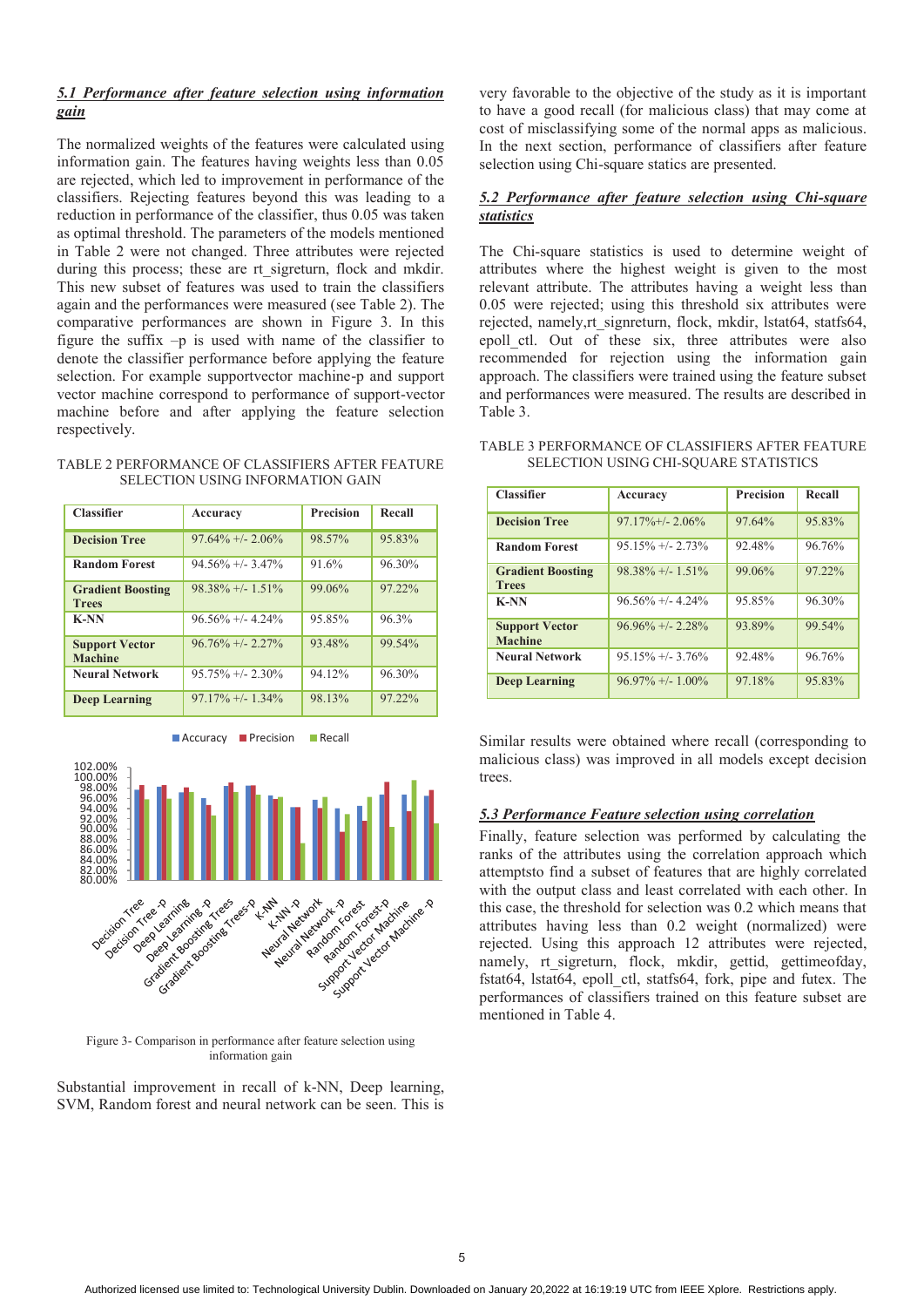| <b>Classifier</b>                        | Accuracy             | <b>Precision</b> | Recall    |
|------------------------------------------|----------------------|------------------|-----------|
| <b>Decision Tree</b>                     | $97.58\% + 2.34\%$   | 97.22%           | 97.22%    |
| <b>Random Forest</b>                     | $96.56\% +/- 1.58\%$ | 95.02%           | 97.22%    |
| <b>Gradient</b><br><b>Boosting Trees</b> | $99.19\% + 0.99\%$   | 99.07%           | 99.07%    |
| <b>K-NN</b>                              | $98.79\% + 2.05\%$   | 98.61%           | 98.61%    |
| <b>Support Vector</b><br><b>Machine</b>  | $97.16\% + (-1.63\%$ | 94.30%           | 99.54%    |
| <b>Neural Network</b>                    | $93.13\% + 4.50\%$   | 93.33%           | 90.74%    |
| <b>Deep Learning</b>                     | $97.17\% +/- 1.34\%$ | 96.33%           | $97.22\%$ |

#### TABLE 4 PERFORMANCE OF CLASSIFIERS TRAINED ON FEATURE SUBSET SELECTED USING CORRELATION APPROACH

With all three feature subsets, the best recall for malicious class was obtained using a support vector machine classifier. However, this is true only when a suitable subset of feature was selected. The performance of SVM with all the three feature subsets is shown in Figure 4.



Figure 4 Comparison of SVM performances with various feature sets

Since recall for malicious class with SVM in all the three feature subsets is equal, the accuracy and precision can be used to evaluate the performance of the right feature subset. In conclusion, we can state that SVM with feature selection using correlation marginally outperformed all other classifier and feature selection techniques.

In summary, during the initial screening of 337 systems calls as features, 294 features were discarded as these system calls were never invoked by the 494 apps collected in this study. The remaining 43 features were used to train the classifier and anacceptable accuracy was achieved. However, to improve the performance further, three features techniques were applied. A maximum of 12 features were removed by feature selection using the correlation technique (with 0.2 as

threshold). This selected subset consisting of 31 features as a training set for support vector machine yielded very good class recall of 99.54%. We can therefore state that system calls are useful and can be monitored for identifying suspicious activities and therefore malicious mobile applications on Android device.

#### 5. CONCLUSION AND FUTURE WORK

The present study was conducted to develop models that can identify the malicious intents of android apps using their runtime behavior. This dynamic behavior was measured by looking at the frequency of system calls made by a mobile app when it was running as process in the Linux kernel of the android operating system. After pre-processing and applying feature selection techniques it was found that 31 out of 337 system calls are excellent predictors of malicious apps. An accuracy of 97.16% and recall of 99.54% was achieved using a support vector machine classifier which performed better than decision trees, random forests, gradient boosted trees, neural network, k-NN and deep learning. Though the accuracy of gradient boosted tree was higher than SVM,the class recall was slightly lower which is more relevant for the problem under investigation. It is less risky to have a normal app being predicted as malicious than predicting a malicious one as normal. Most of the studies that have been conducted to analyse the dynamic behavior have looked at the statistics and usage of the resources like CPU time, network packets etc. In the present study we have examined the system call behavior because any resource be it CPU or network will be accessed through operating system system-calls. We have not come across any studies which have done comparative analysis of performances of various classification algorithms in predicting the malicious apps through system call behavior. Moreover the present study has identified a set of 31 system calls that are crucial in differentiating between normal and malicious apps (mentioned in Table 5).During the experiments one laptop on which emulator was installed crashed and an android device on which the experiments were conducted came under a ransom ware attack.

However, the study can be extended in several dimensions. The training set can be increased by collecting more malicious apps of various categories. The feature set can be made richer by adding static and dynamic features. More feature learning techniques can be explored such as evolutionary techniques particle optimization, or any colony optimization.

TABLE V LIST OF SYSTEM CALLS IMPORTANT IN IDENTIFYING MALWARE BEHAVIOR

| S.No           | Name of the<br>system call | <b>Function of the system call</b> |
|----------------|----------------------------|------------------------------------|
|                | Read                       | Read data from files/device        |
| $\overline{2}$ | Write                      | Write data to device/files         |
| 3              | Open                       | Open file                          |
|                | Close                      | Close file                         |
|                | Unlink                     | Delete files                       |
|                | Chmod                      | Change permission                  |